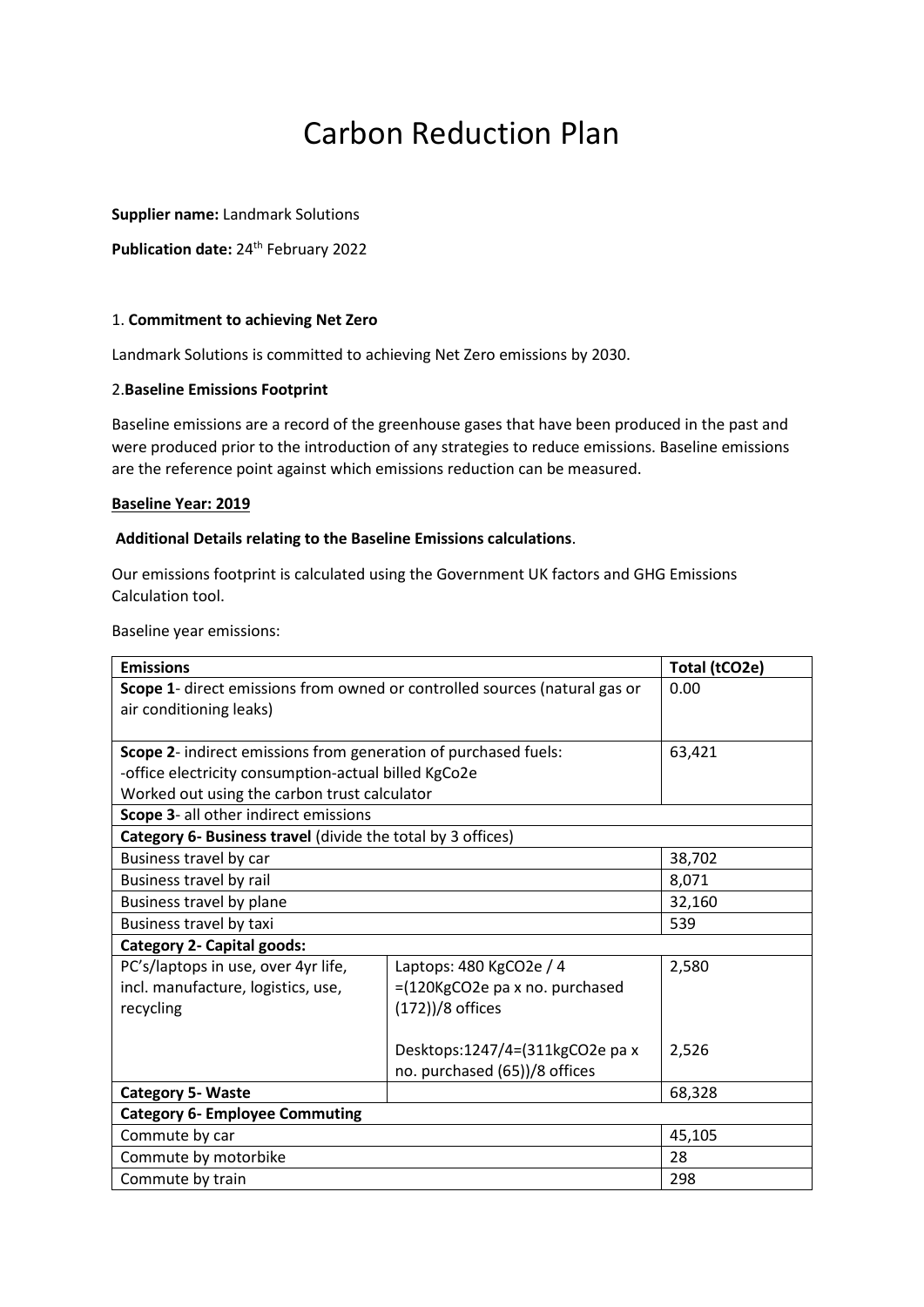| <b>Total Emissions</b>                           | 262,414 tCO2e |  |
|--------------------------------------------------|---------------|--|
| Losses from electricity purchased                | 324           |  |
| <b>Category 3- Transmission and Distribution</b> |               |  |
| Commute by bus                                   | 333           |  |

## 3. **Current Emissions Reporting**

#### **Reporting Year:2021**

## **Additional Details relating to the Baseline Emissions calculations**.

Our emissions footprint is calculated using the Government UK factors and GHG Emissions Calculation tool.

| <b>Emissions</b>                                                    |                                       | Total (tCO2e) |  |
|---------------------------------------------------------------------|---------------------------------------|---------------|--|
| Scope 1- direct emissions from owned or controlled sources          |                                       | 1.76          |  |
| Scope 2- indirect emissions from generation of purchased fuels:     |                                       | 46,971        |  |
| -office electricity consumption-actual billed KgCo2e                |                                       |               |  |
| Scope 3 homeworking: Incremental allowance for all staff on average |                                       | 5354          |  |
| working from home (lighting and laptop use accounted for as well as |                                       |               |  |
| heating as they are additions to the usual heating at home)         |                                       |               |  |
| Scope 3- all other indirect emissions                               |                                       |               |  |
| <b>Category 6- Business travel</b>                                  |                                       |               |  |
| Business travel by car                                              |                                       | 3,033         |  |
| Business travel by rail                                             |                                       | 719           |  |
| Business travel by plane                                            |                                       | 211           |  |
| Business travel by taxi                                             |                                       | 58            |  |
| <b>Category 2- Capital goods:</b>                                   |                                       |               |  |
| PC's/laptops in use, over 4yr life,                                 |                                       | 2,137         |  |
| incl. manufacture, logistics, use,                                  |                                       |               |  |
| recycling                                                           |                                       |               |  |
| <b>Category 5- Waste</b>                                            |                                       | 2,433         |  |
| <b>Category 6- Employee Commuting</b>                               | Assumption working 1 day a week in    | Homeworking   |  |
|                                                                     | office as offices had restrictions in |               |  |
|                                                                     | place                                 |               |  |
| Commute by car                                                      |                                       | 15,842        |  |
| Commute by motorbike                                                |                                       | 30            |  |
| Commute by train                                                    |                                       | 57            |  |
| Commute by bus                                                      |                                       | 103           |  |
| <b>Category 3- Transmission and Distribution</b>                    |                                       |               |  |
| Losses from electricity purchased                                   |                                       | 167           |  |
| <b>Total Emissions</b>                                              |                                       | 77,117tCO2e   |  |

## 4. **Emissions reduction targets**

In order to continue our progress to achieving Net Zero, we have adopted the following carbon reduction targets.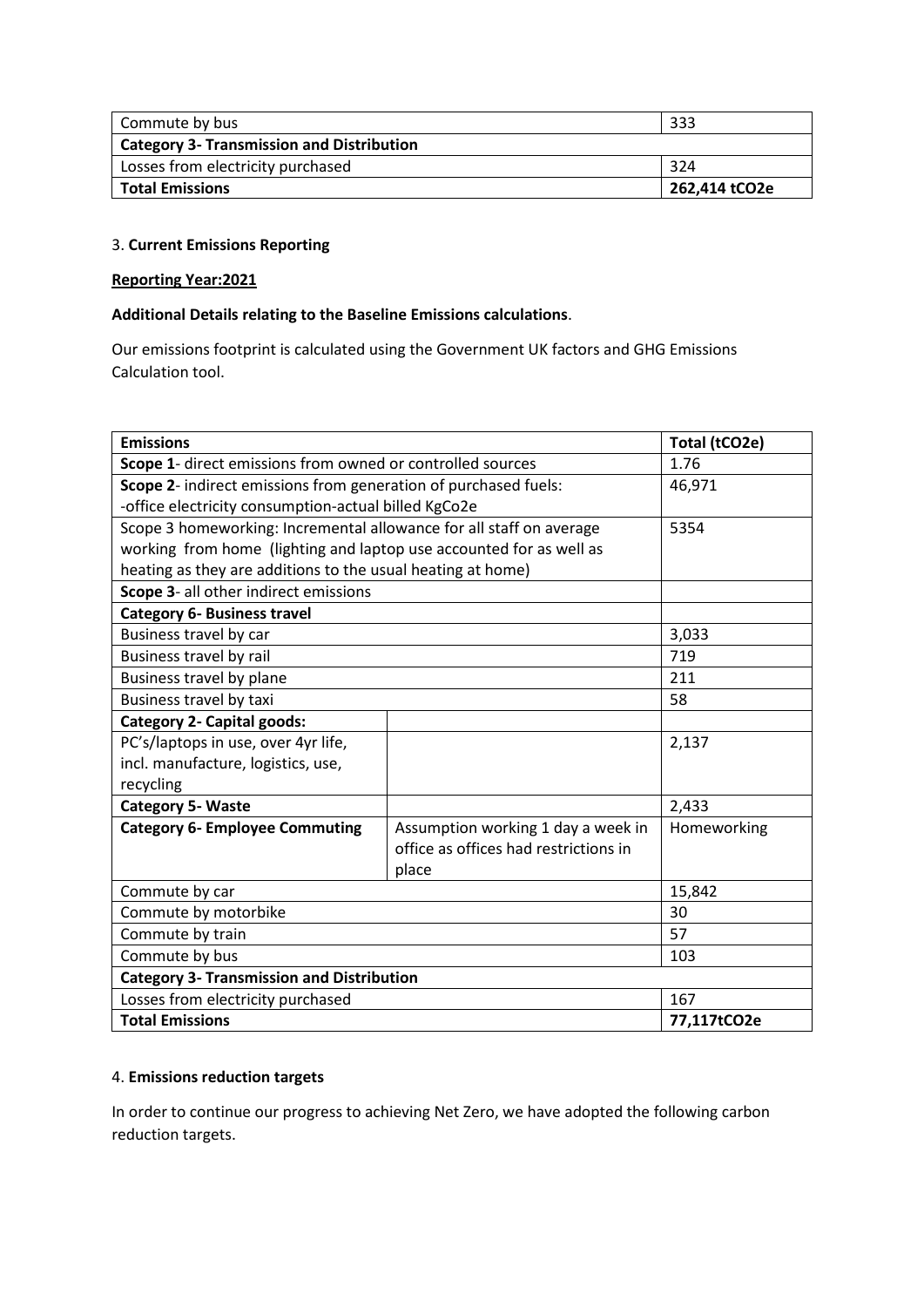We project that our scope 2 carbon emissions will decrease over the next five years to 42112 tCO2e by 2027. This is a reduction of 24%

We project that our scope 3 carbon emissions will decrease over the next five years to 132131 tCO2e by 2027. This is a reduction of 24%.



Progress against these targets can be seen in the graph below:



The results so far have seen huge decreases in our carbon emissions. This is largely due to COVID-19 and the effects this has had on our energy consumption in offices, but also on business travel and employee commute. The offices were largely shut from March 2020 for 24 weeks with restrictions in the number of staff allowed in the office.

#### **Carbon Reduction Projects**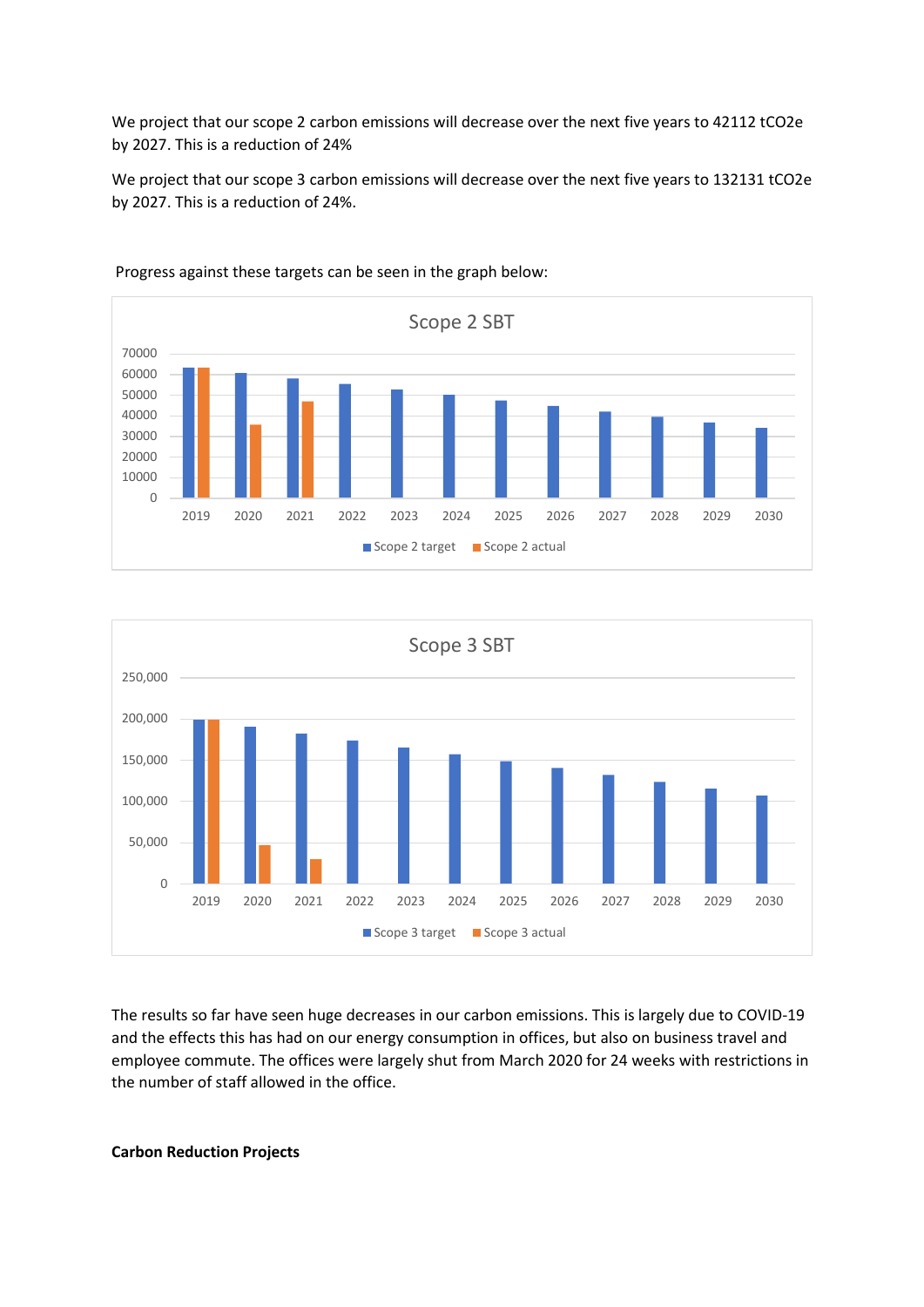Landmark Solutions is a division within Landmark Information group which has obtained ISO 14001 certification.

As part of this, we have established the following Environmental Best Practice Principles which relate to reduction of carbon emissions:

- To strive to minimise CO2 emissions through greater efficiencies in energy consumption.
- To minimise consumption of resources.
- To promote re-use and recycling.
- To take account of and influence the environmental issues associated with our supply chain with regards to paper sourcing and IT purchases
- To promote environmental awareness within the workforce and provide training where necessary, to enable employees to play a full role in implementing this policy.

The following environmental management measures and projects have been completed or implemented since the 2019 baseline:

- Maintain reduced levels of energy consumption and decrease further- this was extended across all sites within the Group.
- Encourage all users to make sure their monitors are turned off every night.
- Green champions recruited in offices to promote reducing waste and energy efficiency.
- Moved data storage to more efficient off-site data centres.
- LED light upgrades in some offices.
- Cycle to work schemes
- Approved suppliers process which promotes good environmental practices. This process enabled us to use a new stationary supplier who are now selling 100% recycled or green products.
- Brought laptops with a lower carbon emission lifetime value.
- The use of Telecommunication using Microsoft Teams to reduce the number of journeys between offices and to client meetings.

Due to COVID-19, it's difficult to calculate how much of an effect this has had on reducing our carbon emissions, however these measures will be in effect when performing the contract.

In the future we hope to implement further measures such as:

- Landmark Group joined the "Pledge to Net Zero" initiative where new targets will be set for the Group and Landmark Solutions will be incorporated into their overall carbon reduction plan.
- Implement a Business Travel Initiative which encourages all employees to consider the need to undertake business travel and promoting public transport and low-carbon forms of transport over petrol/diesel car use.
- Control and record all waste produced from the office which will help implement recycling and therefore less waste being disposed of into landfill.

This Carbon Reduction Plan has been completed in accordance with PPN 06/21 and associated guidance and reporting standard for Carbon Reduction Plans. Emissions have been reported and recorded in accordance with the published reporting standard for Carbon Reduction Plans and the GHG Reporting Protocol corporate standard 7 and uses the appropriate Government emission